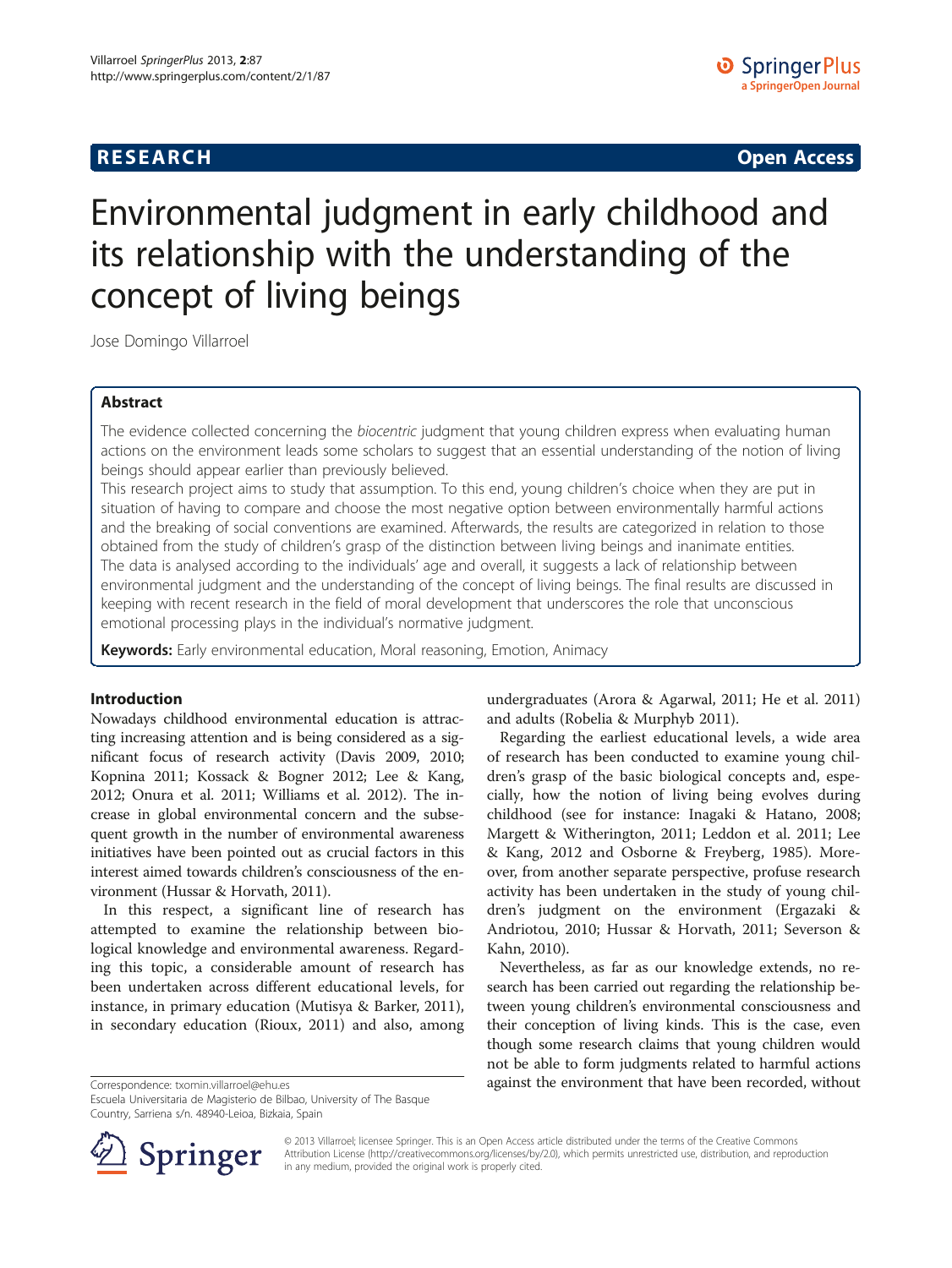a basic understanding of the distinction between living beings and inanimate entities (Severson & Kahn, [2010](#page-12-0)).

In view of this, the scope of this essay is the emergence of the understanding of the concept of living things among children between 4 and 6 years old, their environmental judgement and the reflection on the role that individual's normative judgment may play in the emergence of the concept of animacy.

The following provides a concise review on the current state of research on the subject of how young children build the concept of alive. After that, an overview of key issues regarding the study of young children's environmental judgment is presented. This initial chapter will finish by introducing the objectives of this research.

#### The emergence of the concept of living beings

The living being concept is a remarkable scientific notion that raises the possibility of building an integrated understanding of biological knowledge. Unsurprisingly, it has been a focus of reflection from both a theoretical perspective (El-Hani, [2008\)](#page-11-0) and the field science education (Caravita & Falchetti, [2005](#page-11-0); Schroeder et al. [2010](#page-12-0); Yorek et al. [2009](#page-12-0)).

Moreover, the understanding of how human beings learn to classify some entities as living beings, as opposed to those which are referred to as inanimate objects, is a recurrent research issue in the field of developmental psychology (Woodward et al. [2001](#page-12-0)). Likewise, the study of this cognitive ability has proved to be very influential in other areas of research, such as those connected to human cognitive impairment (Zaitchik & Solomon, [2008](#page-12-0)) or to the origin of the human cognitive system (Tsutsumi et al. [2012](#page-12-0)).

Focusing on the study of how the comprehension of the concept of living being is developed during childhood, much of the recent research has been carried out challenging the Piagetian perspective of animacy (Piaget, [1929](#page-11-0)). According to this paradigm, children's limitations when handling non evident cause-and-effect relationships that underlie many biological phenomena and, also, the ontological egocentrism that characterizes children during the preoperational stage (Kesselring & Müller, [2011](#page-11-0)) allow very little room for the consideration that young children's concept of animacy might have some degree of internal coherence, consistency and predictive value (Solomon & Zaitchik, [2012\)](#page-12-0).

In contrast to this account, in recent times an extensive and also diverse research endeavour has been undertaken seeking to overcome the developmental limitations posed by the Piagetan view. This line of research is based upon the assumption that conceptual development is conditioned, but not limited, on the one side, by an innate cognitive nucleus, which is common to all human beings (Spelke & Kinzler, [2007](#page-12-0)), and, on the other side, by social and cultural experiences (Scheinholtz et al. [2010\)](#page-12-0).

Accordingly, the interaction between these two factors would boost intuitive explanatory frameworks, also the so-called naïve theories (Keil, [2010\)](#page-11-0), that consist of a "systems of interrelated concepts that generate predictions and explanations in particular domains of experience" (Murphy, [1993](#page-11-0)). This primordial body of beliefs concerning particular phenomena might not coincide with scientific perspective but it serves the crucial purpose of relating particular events to wider generalizations and it involves causal explanations and abstract entities.

In this respect, one of the most salient standpoints is related to the so-called vitalistic-causality conception. This view states that at some point between the age of 4 and 8 children give up the behavioral understanding of living things, which appears linked to the existence of volitional activity (Carey, [1985\)](#page-11-0). At this moment, they start to form explanations in which the internal structure of organisms and the importance of nutrients, water and air stand out (Inagaki & Hatano, [2008](#page-11-0); Slaughter & Lyons, [2003\)](#page-12-0). A characteristic feature of this type of thinking is that children rely on the existence of some kind of energy or life force which is inherent in the essential substances to support life and, moreover, that they attribute some kind of intentionality to our organs in order to sustain life (Lindeman & Saher, [2007\)](#page-11-0).

Furthermore, an alternative point of view underscores the fact that the ability to categorize objects as animate and inanimate entities emerges spontaneously very early during development, even during the first months of life (Molina, Van de Walle, Condry & Spelke, [2004\)](#page-11-0). Additionally, it has also been reported that human beings share this cognitive ability with other nonhuman primates (Tsutsumi et al., [2012\)](#page-12-0).

This evidence suggests an essentialist standpoint that states the existence of an inborn cognitive structure which is supposed to be predisposed in human beings from the earliest stages of the development to identify living things and to interact with them.

Presumably, this early ability to pay special attention to living things, and especially to human beings, might have an undeniable adaptive value and is considered as a consequence of the fact that even babies can spot some crucial features related to movement patterns and physical characteristics linked to animate entities (Sanefuji, Wada, Yamamoto, Shizawa, Matsuzaki, Mohri, Ozone & Taniike, [2011](#page-11-0)).

Finally, another line of research has focused on the study of teleological explanations that children show in their comprehension of biological phenomena and their understanding of living things. These explanations are characterized by the fact that individuals interpret natural phenomena based on assumptions regarding objectives, designs or purposes for which different agents (living beings, biological or geological events, organs, etcetera) have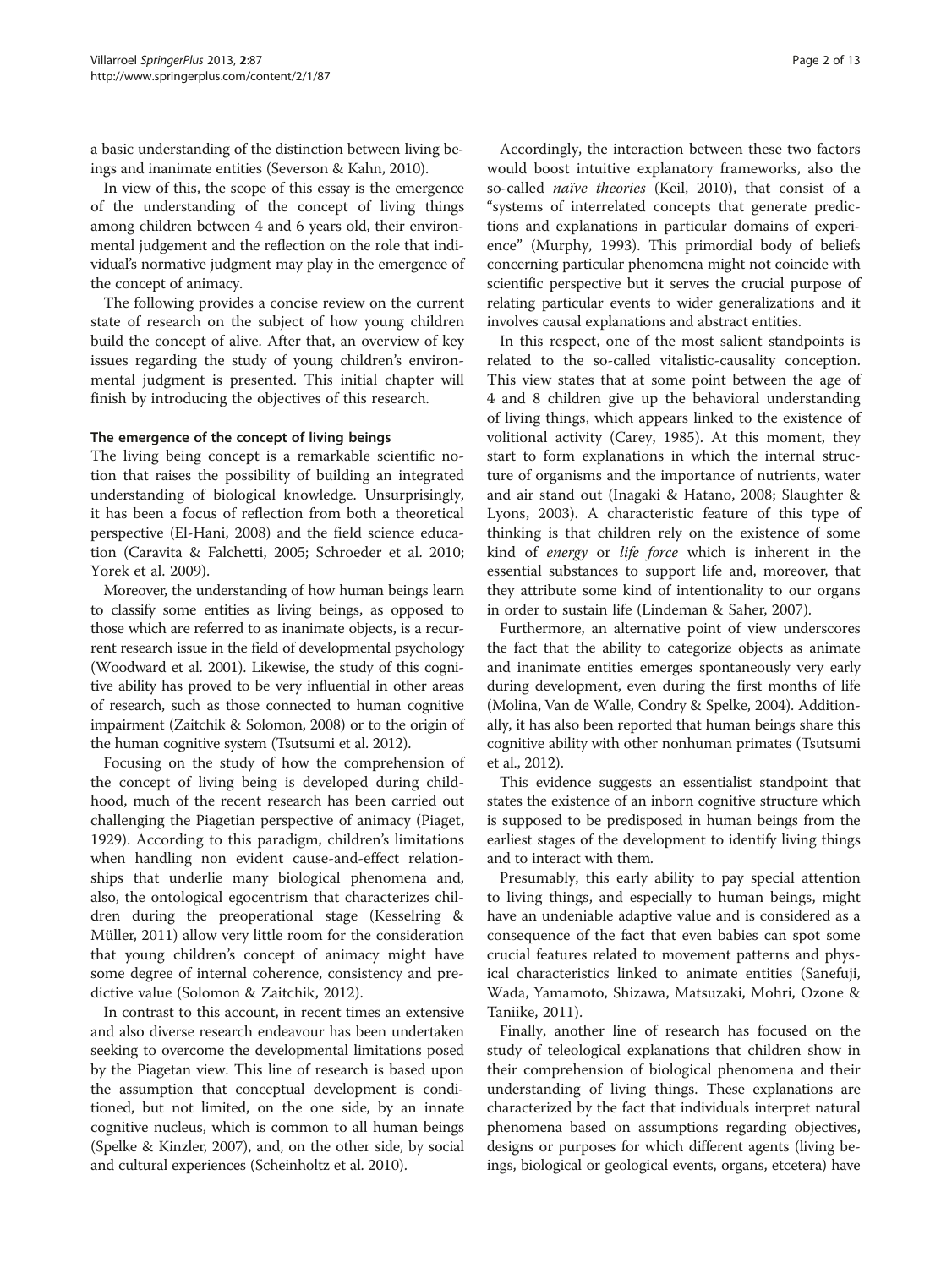been created (Kelemen et al. [2005](#page-11-0)). It is worth noting that invoking teleological explanations to account for natural phenomena is not an exclusive feature of children's thinking. Much to the contrary, adults also frequently use this kind of thinking when attempting to make sense of a broad range of biological and geological phenomena (González & Meinardi [2011;](#page-11-0) Kelemen & Rosset, [2009](#page-11-0)).

On the whole, the presented areas of research address the study of the process of constructing the notion of living being from the perspective of the individual's cognition. In this context, how individuals give sense to the notion of animate entities and what kind of explanatory theories they use to distinguish living beings from inanimate objects are the main areas of study.

However, what remains a subject of debate within literature is the way in which children progress through the different conceptions of living things and what kind of social practices have the potential to boost children in this progression until reaching a coherent significance with scientific perspective (Leddon et al., [2011](#page-11-0); Schroeder et al., [2010](#page-12-0)).

#### Early environment judgment in childhood

Moving on to the examination of the main lines of research concerning the study of young children's environmental judgment, most of the available research on this topic is related to the issues of, firstly, whether children hold moral reasoning when it comes to judging harmful actions against nature and, secondly, whether the judgement they produce is linked to a human-centred framework or whether, on the contrary, they are apt to employ nature-centric arguments.

Regarding the first point, the most significant research starts out from a cognitive-developmental approach and more specifically, from Turiel's social-domain theory (Turiel [1983;](#page-12-0) Smetana, [2006](#page-12-0)). According to this theoretical perspective, moral reasoning is related to the development and coordination of the three different but decisive domains of knowledge regarding normative reasoning: moral domain (concerning the physical or psychological harm that can be caused to others), social-conventional domain (linked to social norms, rules or traditions) and psychological domain (related to personal choices such as leisure time, clothing or friends).

Previous cognitive-developmental approaches in the field of moral psychology stated that an individual's normative reasoning progresses from a preconventional initial moral standpoint in which acts are considered right or wrong on the basis of expected punishment, to the highest moral stages in which rules are justified by abstract and universal principles (Kohlberg, [1969; 1981](#page-11-0)). In contrast to this standpoint, Turiel's social-domain theory regards that knowledge in each of the domains (moral, social-conventional and personal) determines the subject's normative reasoning and additionally, that the

development of these domains run parallel from early childhood.

Regarding the study of young children's environmental judgment in concordance with Turiel's theory, recent research accounts for the fact that children consider environmentally harmful behaviour worse than social-conventional transgressions but, likewise, they consider actions against a human beings' psychological or physical welfare (that is, moral transgressions) as the most objectionable. Consequently, this line of research strongly suggests a different normative domain for environmental judgment, which would be separated from moral, socio-conventional and psychological domains (Hussar & Horvath, [2011](#page-11-0)).

Moreover, complementary data regarding young children's environmental judgment refers to the finding that young children are able to use biocentric reasoning (namely, judgments linked to the idea that the environment is worthy of some kind of moral status -Schmidt, [2011](#page-12-0)-) when it comes to judging environmental transgressions (Ergazaki & Andriotou, [2010](#page-11-0); Hussar & Horvath, [2011](#page-11-0); Severson & Kahn, [2010](#page-12-0)).

In this regard, in a significant study regarding 4 and 5 year old children's justifications against forest fire, Ergazaki and Andriotou ([2010](#page-11-0)) emphasize the idea that children's biocentric judgment concerning the environment needs to have any relationship with their understanding of biological concepts. More specifically, this study report a significant number of young children who sustain their opinions on the basis of "flora-centric" criteria such as: "plants can grow like us ... we must let them grow" (Ergazaki & Andriotou, [2010](#page-11-0), p. 194). These authors conclude that the use of this kind of reasoning by young children suggest that they have to handle some basic knowledge about the distinction between living and nonliving things.

These thoughts are certainly in line with recent research which confirms that young children demonstrate not only a basic biological framework for differentiating living and nonliving kinds, but also a more sophisticated understanding of plants as living beings than previously thought (Margett & Witherington, [2011\)](#page-11-0).

Furthermore, it is worth noting that these ideas contrast with the well-documented fact concerning the limited knowledge that young children display about plant life and, also, the difficulties that they find when it comes to attributing life status to plants (Gatt et al. [2007](#page-11-0); Leddon et al. [2009;](#page-11-0) Opfer & Siegler, [2004\)](#page-11-0). It has even been suggested that there is a progressive development of the animacy concept according to which the concept of life is granted firstly to human, then to animals and after that, to plants (Yorek et al. [2009\)](#page-12-0).

Summing up, some studies report that even young children award a particular moral status to living creatures in the environment, including plants. This fact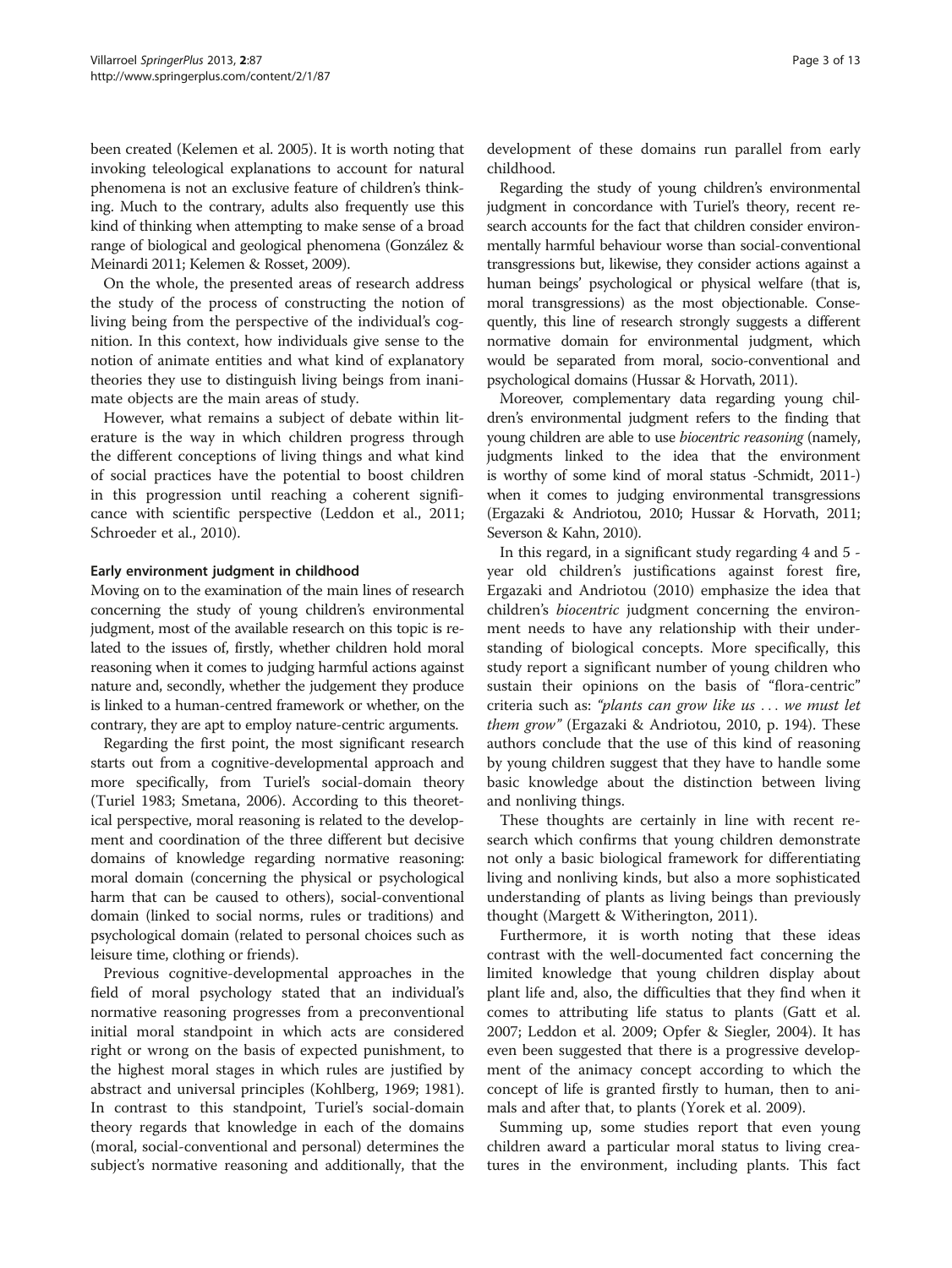leads some scholars to suggest that children possess some basic knowledge of the notion of living being around which they can structure their biocentric justifications. However a significant number of studies state that the understanding of the notion of living beings, especially when it comes to considering those of which have a stationary nature, is thought to be beyond the comprehension of young children.

#### Objectives of the research

According to the framework presented in this introductory chapter, this research aims to provide additional data regarding the link between young children's environmental judgement and the understanding of the notion of living being.

With this in mind, the objectives proposed in this study are as follows. Firstly, the research will analyse young children's understanding of the concept of living being by means of testing their ability to distinguish living beings from inanimate objects.

Moreover, the study will attempt to determine whether young children judge harmful actions against nature more severely than the breaking of social conventions and, consequently, whether they regard undesirable behaviour against the environment to be more of an equivalent to moral transgressions.

Subsequently, the aforementioned data concerning both the comprehension of the concept of living being and environmental judgment will be examined in relation to the age of the children.

Finally the study reflects on the relationship between the understanding of the concept of living being that the children of the sample show and the pattern of choice that they express concerning the alternative between actions against the environment and violations of social conventions.

## Methods

### Characteristics of the sample

As regards the sample of this study, it is comprised of 118 children (52 boys and 66 girls). Of these, 35 (29.7%) were in the first level of preschool education (4–5 year old); 40 (33.9%) were in the final stage of preschool education (5–6 year old) and 43 (36.4%) were enrolled in the first course of primary education (6–7 year old).

All the children in the sample analysed were in the appropriate academic level according to their age.

The subjects of the sample attended three state schools located in three different towns with more than 3,500 inhabitants in the region of Uribe-Coast, in the Basque province of Biscay, Spain (Beck, [2006](#page-11-0)).

A singular cultural feature of the Basque community is the co-existence of two official languages: Spanish (which it shares with the other provinces in Spain) and Basque, which is at present spoken by around 900,000 people in the Basque Autonomous Community, the Regional Community of Navarre (also in Spain) and south western France (Cenoz, [1998](#page-11-0)). Bearing in mind this characteristic, the meeting with children were mainly conducted in Basque, which is the academic language in the three schools involved in this study.

All these schools were visited in the first quarter of 2012. The research protocol was agreed and approved by the principal of each of the schools involved in this study and the parents of the children involved in the research were informed by the direction board of each school concerning the purpose and method of the study and also regarding the procedure for expressing the wish not to take part in the study. Nobody among the families whose children were to participate in the research project refused to cooperate with the study. Furthermore, no video or audio recording was made in order to protect the anonymity of participants in the research.

#### Procedure and description of tasks

The research methodology used to undertake this study is based on individual interviews. However, initially a group session was carried out with the objective of introducing the children to the activity proposed and to give them the opportunity to become familiar with the researcher.

This preparatory session was conducted in the presence of the teachers and in the participant's usual classroom. It usually started with a short dialogue with the children in which the researcher introduced the objective of the task. In this regard, the participants were informed that they would be asked to make a drawing to give to a puppet that the researcher brought with him. In addition, the researcher told the children he would ask them a few questions about some pictures that the puppet had also brought. It is worth noting that the children's drawings were not the objective of this research. However drawing and colouring is very familiar to young children and an activity which they are fond of (Karniol, [2011](#page-11-0)). Therefore, this activity was used to start the individual meetings as a means of creating a friendly and comfortable atmosphere that encourages young children to partake in the whole of the activity proposed.

Similar preparatory sessions in which puppets are used as stimulus to support children's involvement in a research activity regarding young children's understanding of scientific notions have been successfully used in other studies (i.e., Villarroel et al. [2011](#page-12-0)).

In order to avoid influence from other classmates, the individual meetings took place outside the classroom but always as close as possible to the classroom in order to make them feel comfortable.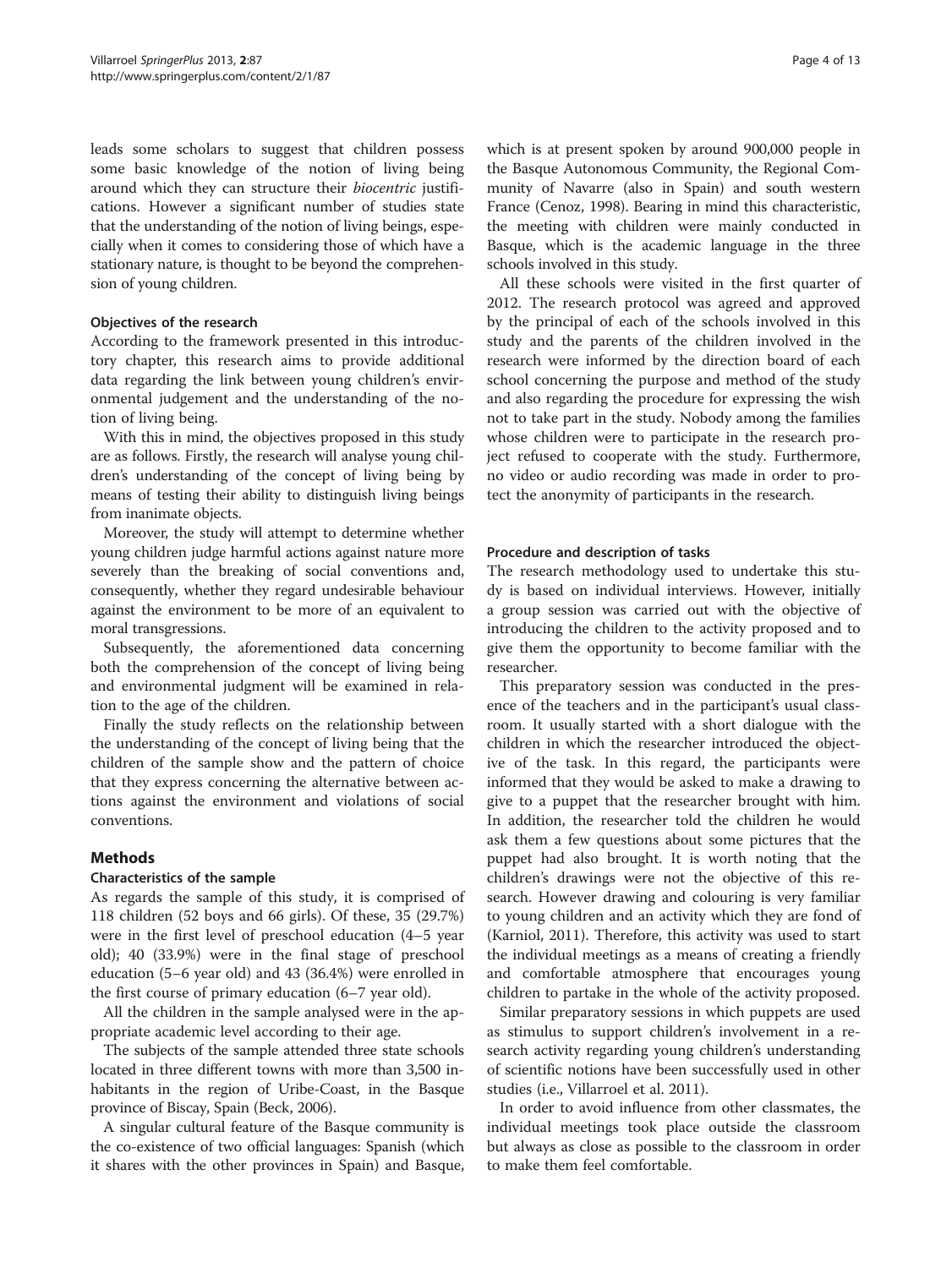<span id="page-4-0"></span>As previously mentioned, the interviews were stated with the proposal of the undertaking of a drawing. After that, insofar as the researcher observed that the child began to feel comfortable; he introduced the environmental judgement test, firstly, and, then, the living/non living distinction test, then. The characteristics and procedures followed regarding these tests are presented below.

#### The environmental judgment test

The design of this task is based on the Hussar and Horvath [\(2011\)](#page-11-0). By means of individual interviews and by showing pictures in which different examples of rule breaking appeared, the aforementioned authors examined young children's judgments regarding rule transgressions in four different domains: moral, socio-conventional, personal and environmental in accordance with Turiel's social-domain theory (Turiel [1983](#page-12-0); Smetana, [2006](#page-12-0)).

The environmental judgment test developed to conduct this research is founded upon a similar methodology. To this end, six pictures concerning example of rule breaking that could be easily familiar to the children were carefully chosen from educational books published for young kids. Among these pictures, two presented distinctive moral transgressions, another two displayed socio-conventional rule breaking and, finally, two more illustrated damage to the environment and, more specifically, to plant life. Table 1 breaks down a detailed description of the pictures used, the kind of rule transgression that each picture represents and the source of the images.

Unlike the Hussar and Horvath [\(2011\)](#page-11-0) that also used pictures to examine the domain of personal choices, in this case no images were used connected to this normative area. As Knight [\(2010\)](#page-11-0) highlights, the distinction between "moral" and the "conventional" normative domains turns out to be the most salient milestone in the development of children's normative sense. In agreement with that idea, this research aims to delve into the analysis as to whether children's judgments regarding damage to plant life are related to the moral domain or, on the

contrary, children are more prone to consider these kind of environmental damage as a socio-conventional matter.

The procedure designed to conduct the environmental judgment test consisted of the following two parts:

Firstly, the abovementioned images were introduced by the researcher one by one and in a random order. While showing these pictures, the interviewer described the scene to the child, just to ensure that child understood the example of rule breaking displayed. It is worth noting that the researcher did not add any moral or normative consideration when describing the scenes in the pictures. Afterwards, the interviewer asked the child whether in her or his opinion, the situation displayed in each picture was right or wrong. The way to pose the question alternated between "right" or "wrong" and vice versa, with each child interviewed.

In the second part of the environmental judgment test, the same previously shown illustrations were used but, in this case, the children were asked to look at two pictures at a time. After that, they were encouraged to compare the two situations displayed in the pictures and subsequently, to choose which of the two situations was the worst. Table [2](#page-5-0) presents the pairs of comparisons proposed.

The experimenter took note as to whether children considered the situations displayed in each picture as right or wrong. Furthermore, regarding the second part of the test, which of the two situations presented was considered the most negative option was registered.

### The living/non-living distinction test

The final part of the interview was related to the study of the ideas that children in the sample have on living beings by means of a categorization task. Following the methodology used by Leddon et al. ([2009](#page-11-0)) and in connection with methods used in previous studies (Osborne and Freyberg, [1985](#page-11-0)), children were presented with some photographs depicting living and non living entities and they were encouraged to classify each entity as living or

| Table 1 Detailed information regarding the pictures used to conduct the environmental judgment test |
|-----------------------------------------------------------------------------------------------------|
|-----------------------------------------------------------------------------------------------------|

|           | The description of the situation                                                                                                                         | The type of transgression                | The source of the picture |
|-----------|----------------------------------------------------------------------------------------------------------------------------------------------------------|------------------------------------------|---------------------------|
| Picture 1 | A child picks up another child by the collar<br>while violently threatening to strike.                                                                   | Moral transgression                      | Thomas & Harker (2000)    |
| Picture 2 | A child takes a sweater from another's<br>schoolbag without permission. The owner has her back<br>to the offender and is not aware of what is happening. | Moral transgression                      | Thomas & Harker (2000)    |
| Picture 3 | A girl is picking her nose.                                                                                                                              | Social-conventional transgression        | Aliki (1990)              |
| Picture 4 | A boy is eating soup so fast that it flies out of the dish,<br>dirtying the table.                                                                       | Social-conventional transgression        | Aliki (1990)              |
| Picture 5 | A flower is about to be stepped on by a cartoon<br>character.                                                                                            | Transgression concerning the environment | Gomboli (1997)            |
| Picture 6 | A heart is being carved on a tree trunk by means of<br>a knife by a cartoon character.                                                                   | Transgression concerning the environment | Gomboli (1997)            |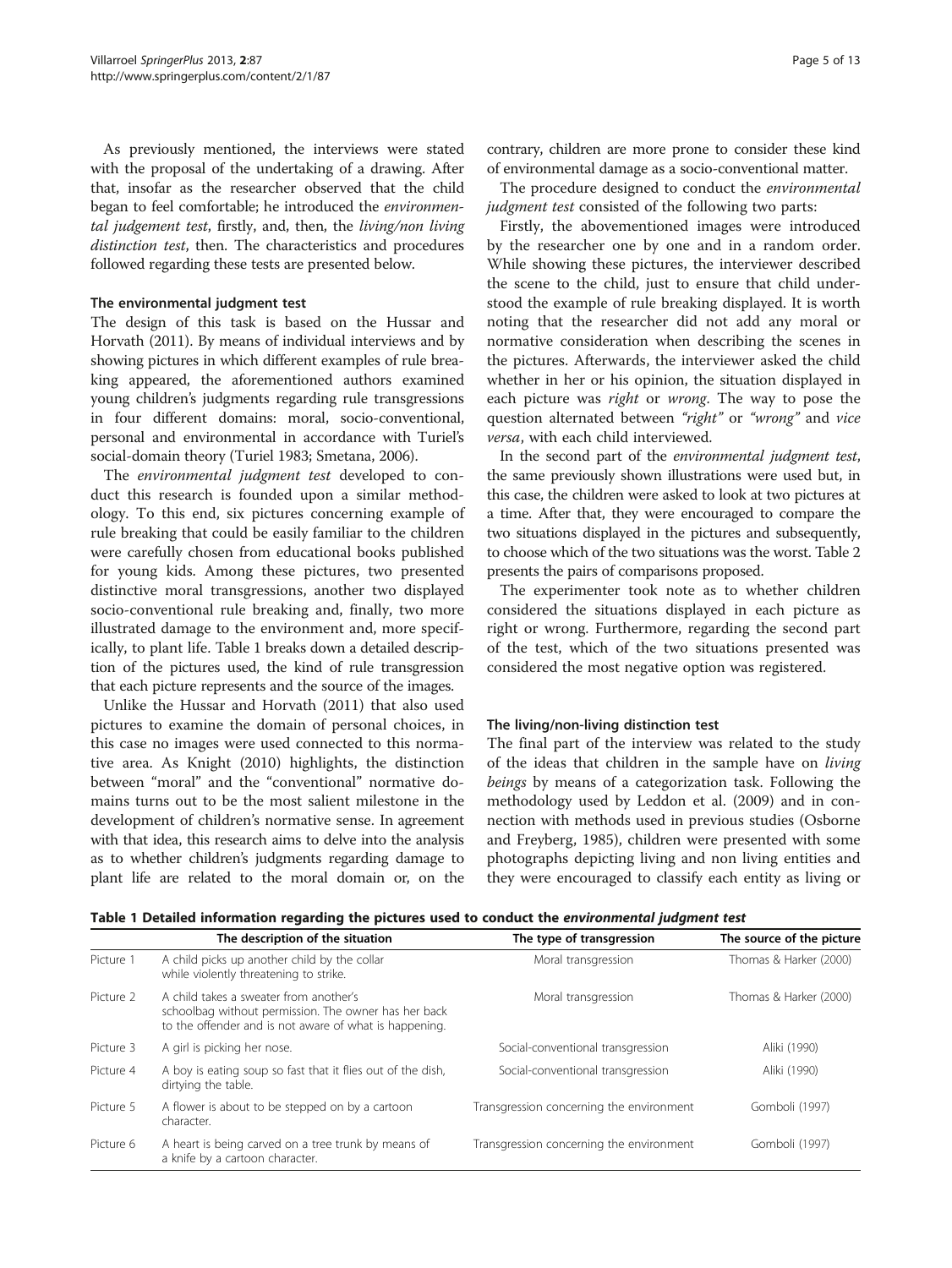| The description of the situations to compare                                                            | The type of transgressions compared                    |
|---------------------------------------------------------------------------------------------------------|--------------------------------------------------------|
| Picture 1 versus Picture 3: Violently threatening a colleague versus nose picking.                      | Moral <b>versus</b> Conventional transgression         |
| Picture 4 versus Picture 2: Eating soup too fast <b>versus</b> Taking another's sweater w/o permission. | Conventional versus Moral transgression                |
| Picture 3 versus Picture 5: Nose picking versus Stepping on a flower.                                   | Conventional <b>versus</b> Environmental transgression |
| Picture 6 versus Picture 4: Carving a tree trunk versus Eating soup too fast.                           | Environmental versus Conventional transgression        |

<span id="page-5-0"></span>Table 2 Description of the comparison used in the second part of the environmental judgment test

For the full description of the Pictures, see Table [1](#page-4-0).

non living. Table 3 accounts for the entities depicted in the photographs used.

It is worth taking into consideration the importance of the words used in the living versus non living distinction test. In this respect, Leddon et al. [\(2009\)](#page-11-0) underscore that children seem to perform better if the question "Is X a living thing?" is used, instead of "Is this X alive?".

In accordance with this, the translation of Leddon's proposal into either Basque ("X biziduna da?") or Spanish ("Es X un ser vivo?") were used to carry out the living/non living distinction test among the children of the sample studied.

The experimenter recorded the children's answers for each photograph, taking note of the children's successes and errors when it comes to considering whether the entity that appeared in each of the pictures was a living or non living thing.

#### Data analysis

The quantitative analysis was carried out via a Chisquare test to examine the relationship between nominal variables. Moreover, the analysis of the deviations of the observed frequencies from a theoretical random distribution was carried out by a Binomial test in the case of the study of two categories and by Chi-square test when more categories were involved.

The level of significance used in the study was 0.05 and statistical work was done using the SPSS version 19 software.

### Results

Concerning the presentation of the results of the study, first of all the data obtained from the environmental judgment test will be introduced and then, the figures related to the analysis of the living/non-living distinction test.

Table 3 List of the entities that appeared on the photographs used to conduct the Living/non-living distinction test

| The images used |             | Category           |  |
|-----------------|-------------|--------------------|--|
| A tree          | Two flowers | Plant              |  |
| A dog           | A bird      | Animal             |  |
| A motor         | A car       | Vehicle            |  |
| Some clouds     | The sun     | Atmospheric agents |  |

In both cases, the presentation of the results will start with the data linked to the examination of the whole of the sample, followed by the analysis of the differences among individuals belonging to different age groups.

In this regard, three different age groups will be considered: 4–5 year old children, born in 2007 and in their penultimate year of preschool level; 5–6 year old children, born in 2006 and attending their last year of preschool level and, finally, 6–7 year old children, born in 2005 in their  $1<sup>st</sup>$  year of primary education.

#### The environmental judgment test

There was a general agreement among the children of the sample studied regarding the incorrectness of the six types of behaviour in question (see Table [1](#page-4-0) for more details about the conduct considered in the meetings with the children of the sample).

Thus, nobody considered that "nose picking" was appropriate conduct and only 5 children expressed that "carving a tree trunk with a knife" was appropriate. Regarding the rest of the actions ("violently threatening a colleague", "taking a sweater without permission from another's schoolbag", "eating too fast", "stepping on a flower") in all these cases 117 of the 118 children interviewed associated these types of conduct as undesirable behaviour.

The following provides the analysis of the responses given by the children of the sample when they were put in the situation of having to compare and choose the most negative option between the two alternatives (see Table 2 for more details concerning the comparisons proposed in the interviews).

With reference to, the contrast between moral transgressions and social-conventional violations, the following three categories were considered:

• The *moral choice* category referred to children who judged the two moral transgressions presented during the interview more severely than the breaking of the two social conventions. Accordingly, the subjects belonging to this category always indicated that "violently threatening a colleague" and "taking a sweater without permission from another's schoolbag" were more objectionable than "eating too fast" and "nose picking".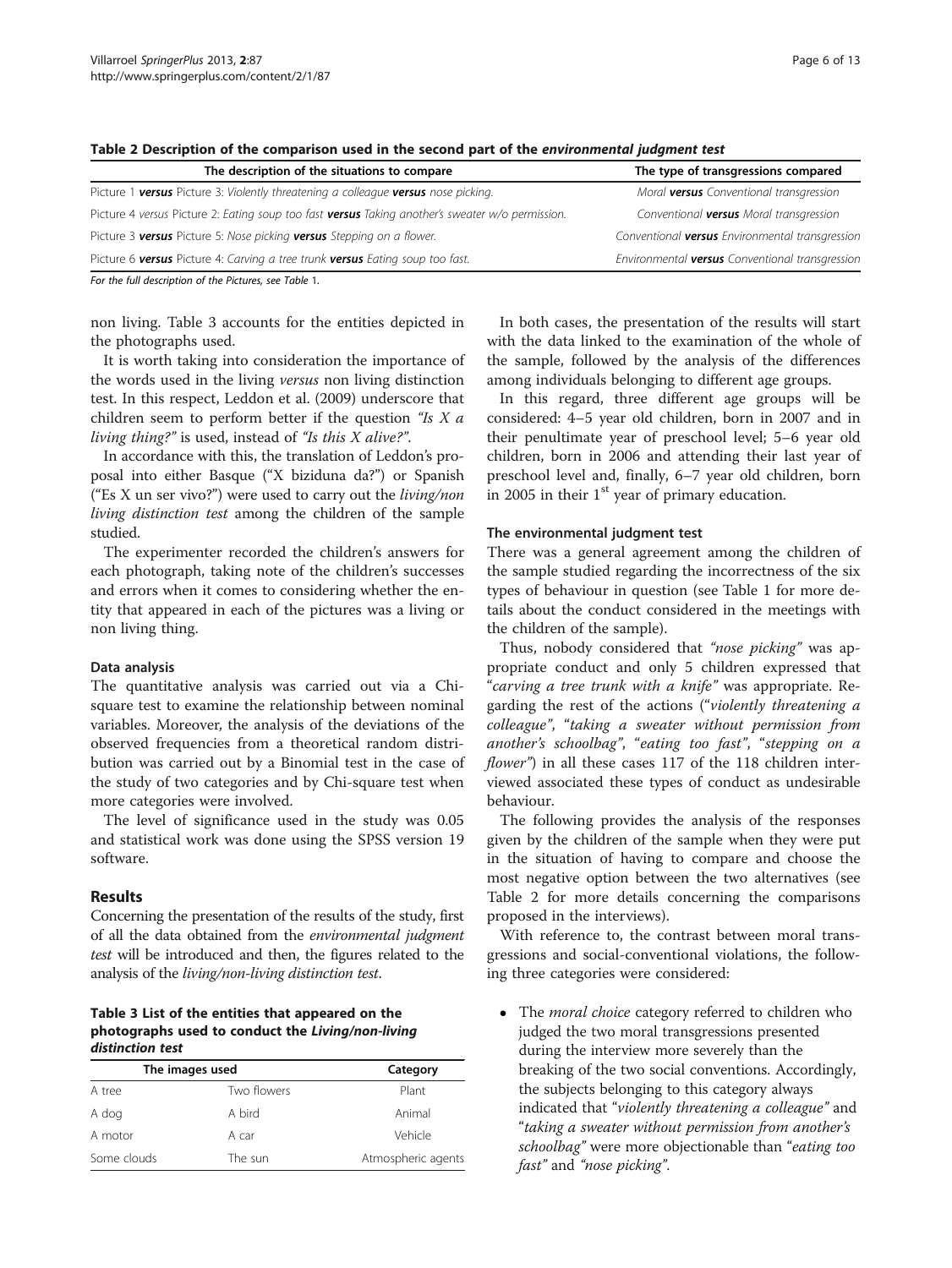- The alternative option is from the *social* conventional choice category and it is linked to the belief that the breaking of the two social conventions shown in the pictures was more serious than the two moral transgressions. Therefore, the responses were classified in this category when children had no doubt that "eating too fast" and "nose picking" were more severe than "violently threatening a colleague" and "taking a sweater without permission from another's schoolbag".
- The indeterminate category gathers those cases in which in only one of the comparisons shown, the child considered that the moral transgression was worse than the breaking of social convention and, consequently, the alternative was the choice related to the other two images compared.

Figure 1 displays the frequencies found in the sample concerning the three aforementioned categories.

It is worth highlighting that the above mentioned pattern of frequencies does not fit into what might be expected in the case of the subjects' random choices (Chi-Square =100,2 [2]; p < 0.001).

Furthermore, Table [4](#page-7-0) breaks down the results of the analysis of how these three categories vary among individuals belonging to different age groups.

Regarding the data provided in Table [4,](#page-7-0) it is worth noting that when it comes to considering whether children might have reached their choices at random, significant differences were found with respect to a random distribution of the frequencies in all of the age groups (Chi-Square =18.2 [2];  $p < 0.001$  in the 4–5 age group; Chi-Square =48.8 [2];  $p < 0.001$  in the 5–6 age group and Chi-Square =45.8 [2];  $p < 0.001$  in the 6–7 age group).

However, it should be noted that no differences were found in the variation of the frequencies among the three age groups.

In conclusion, the children of the sample did not arbitrarily express their preferences regarding the



comparisons between moral transgressions and the breaking of conventions. Additionally, children of different age groups show a similar pattern of choice.

When having to choose the most negative option between environmentally harmful actions and the socioconventional rule breaking, the responses were classified according to the following three categories:

- The environmental choice category when individuals always judged more seriously "carving a tree trunk with a knife" and "stepping on a flower" (the two environmentally harmful conduct displayed in the pictures) than "eating too fast" and "nose picking" (the two social conventions illustrated).
- When children expressed the contrary belief; that is, that the two socio-conventional rule breakings were worse than the two types of environmentally harmful behaviour, their answers were classified in the social conventional choice category.
- Once again, the remaining cases were categorized as indeterminate.

Figure [2](#page-7-0) displays the frequencies found in the sample concerning the three aforementioned categories.

As was previously the case, there appears to be no basis for believing that children randomly made the choice between the variants environmentally harmful behaviour and social-conventional transgression (Chi-Square =103.3  $[2]$ ; p < 0.001).

Moreover, Table [5](#page-8-0) presents the results of the analysis of the frequencies in the abovementioned categories among the individuals belonging to the age groups studied in this research.

Neither the pattern of responses expressed by the 4–5 year old children (Chi-Square =32.1[2];  $p < 0.001$ ), nor by the 5–6 year old children (Chi-Square =30.9[2];  $p <$ 0.001) and that which corresponds to the oldest children (Chi-Square =40.9[2];  $p < 0.001$ ) are consistent with a model of the random distribution of frequencies.

Furthermore, no differences have been detected concerning the analysis of the variation of the frequencies observed in Table [5](#page-8-0) among the age groups.

Summarizing this section, the data presented is not consistent with the belief that children might have answered randomly between environmentally harmful conduct and the breaking of conventions. Moreover, the pattern of responses of the sample studied seems to be irrespective of the children's age.

#### The living/non-living distinction test

The following is the results of the study regarding the children's ability to correctly categorize living beings and inanimate objects (see Table [3](#page-5-0) for details about the images used to carry out this test).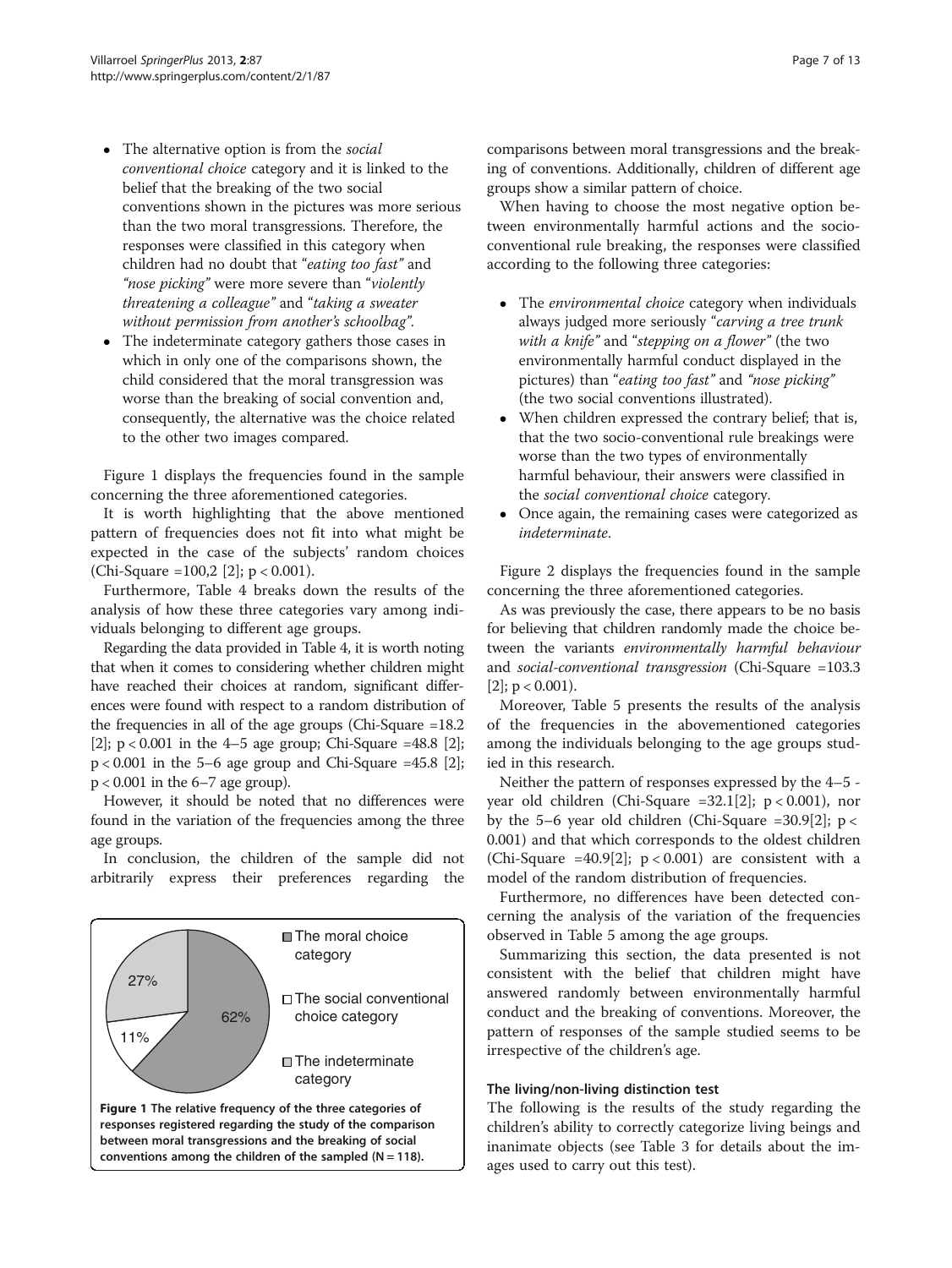|                                  | $4-5$ (N = 35) | 5-6 (N = 40) | 6-7 (N = 43) |
|----------------------------------|----------------|--------------|--------------|
| The moral choice category        | 45.7           | 72.5         | 65.1         |
| The conventional choice category | 14.3           |              | 4.7          |
| The indeterminate category       | 40             | 2.5          | 30.2         |

<span id="page-7-0"></span>Table 4 Relative frequency of the three categories considered related to the comparison between moral transgressions and the breaking of conventions in the age groups studied

The criteria employed to classify the children's answers were as follows: a child needed to successfully classify the two entities shown in each category as living or, when appropriate, a non-living thing in order to regard the classification as correct. If not, even when he or she failed once, the researcher registered that the child in question had not achieved the full understanding of the living/non-living distinction in the corresponding category.

For instance, if a child held the idea that the dog illustrated was a living being and expressed the same idea concerning the bird, the researcher considered that the child had successfully performed in the Animal category. On the contrary, if a child regarded the flower as a living being but was not able to express the same about the tree, the researcher concluded that the child had performed badly in the *Plant* category. According to this criterion, there was a 25% chance of randomly guessing right.

Figure [3](#page-8-0) accounts for the figures found in the whole of the sample examined regarding the accuracy of the responses registered.

The above mentioned pattern of frequencies differs significantly from a randomly produced model (the Animal category,  $p < 0.01$ , binomial test); the *Plant* category  $p <$ 0.01, binomial test; the *Vehicle* category,  $p < 0.001$ , binomial test and the Atmospheric agents category p < 0.001, binomial test).

Moving on to the examination of the differences that individuals from different age groups show concerning the living/non-living distinction test, nobody in the 4–5 and 5–6 year old groups (the preschool educational levels) were able to correctly classify all the entities pre-



sented in the six photographs. However, 39.5% of the 6–7 year old children managed to rightly classify all the entities in the photos.

Table [6](#page-9-0) breaks down the frequency of the correct classifications (according to the criteria presented at the beginning of this section) achieved by children belonging to different age groups in each of the categories of the entities.

As it is possible that children responded randomly to the living/non-living distinction test, the abovementioned frequencies of correct classifications were compared to what would be expected from a random distribution of frequencies (that is, a 25% chance of success).

The binomial test indicates that the classifications given by 4–5 old children regarding the living/non-living distinction test were substantially different from what might be expected in a random choice only in the Animal ( $p < 0.01$ , binomial test) and Vehicle ( $p < 0.05$ , binomial test) categories. Regarding the Vehicle category it is worth noting that in this age group, children more often expressed the idea that the car and the motor were "living beings" than the correct alternative.

Furthermore, the 5–6 year children's correct classifications had not been achieved randomly in the Animal  $(p < 0.01$ , binomial test) and *Plant* categories  $(p < 0.01$ , binomial test). Finally, with respect to the 6–7 year old children's classifications, in this case, neither of the categories fits into a pattern of random choice (Animal category  $p < 0.001$ , binomial test; the *Plant* category  $p < 0.001$ , binomial test; the *Vehicle* category  $p < 0.001$ , binomial test and the Atmospheric agents category, p < 0.001, binomial test).

Concerning the study of the variation of frequencies observed among the three age groups, significant differences have been found in the *Animal* category (Chi-Square =25.9) [2];  $p < 0.001$ ); the *Plant* category (Chi-Square =16.5 [2];  $p < 0.001$ ); the *Vehicle* category (Chi-Square =23.8 [2]; p < 0.001) and the Atmospheric agents category (Chi-Square =12.6 [2];  $p < 0.01$ ).

In short, there is enough evidence to state that in the sample studied the children belonging to different age groups performed differently in the living/non-living distinction test. Thus, the data collected illustrates a better understanding of the concept of living being expressed by the oldest children, since their responses are not only significantly more correct in comparison to those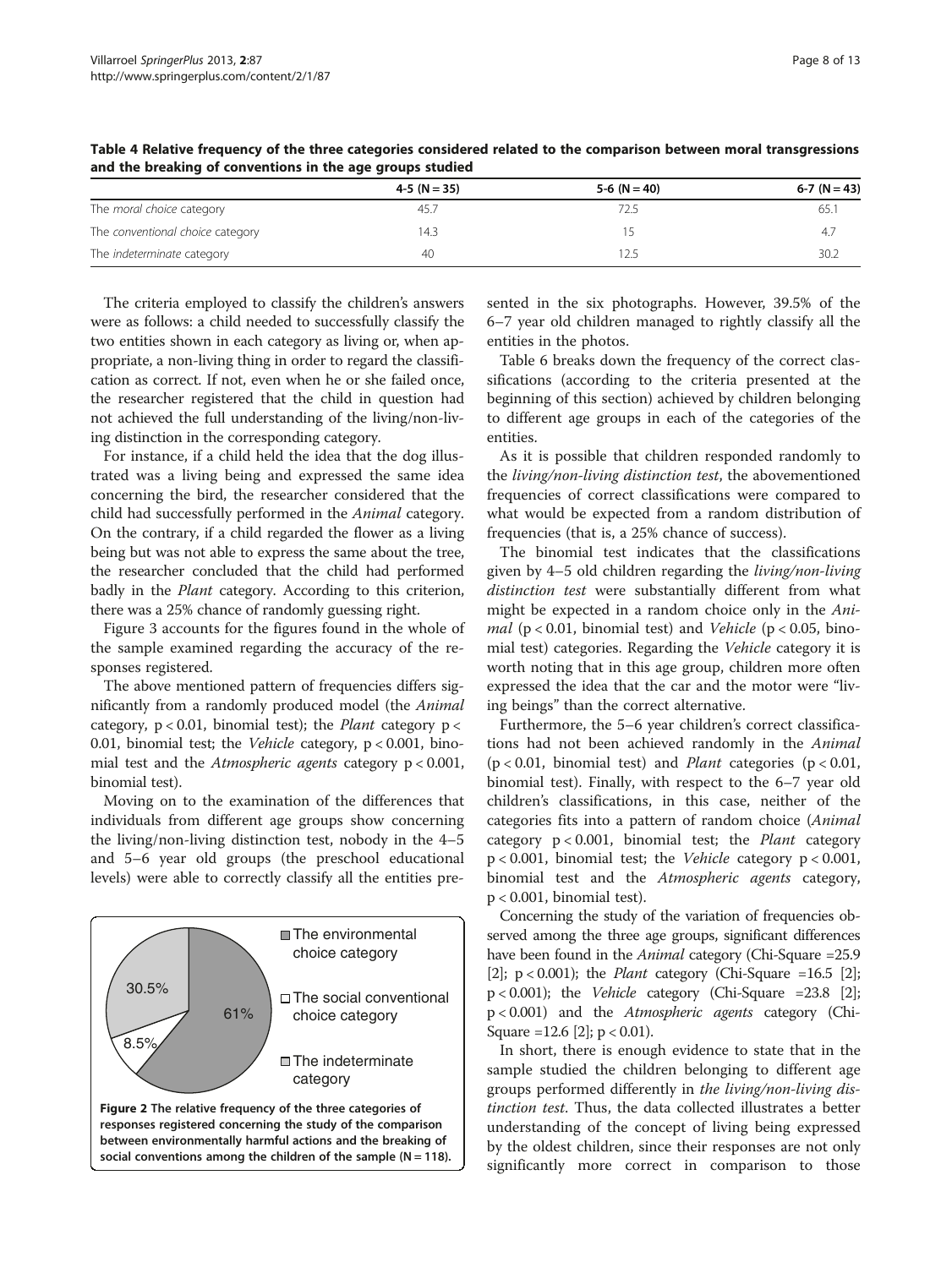|                                         | $4 - 5$ (N = 35) | 5-6 ( $N = 40$ ) | 6-7 (N = 43) |
|-----------------------------------------|------------------|------------------|--------------|
| The environmental choice category       | 60               | 60               | 62.8         |
| The social conventional choice category |                  | 2.5              |              |
| The <i>indeterminate</i> category       | 34.3             | 27.5             | 30.2         |

<span id="page-8-0"></span>Table 5 The frequency of preference regarding the comparison between actions against the environment and the breaking of conventions in the age groups studied

provided by the youngest children's but they do not answer arbitrarily in the four categories of the entities considered. Furthermore, the subjects that correctly classified the whole of the entities shown in the test belong exclusively to the 6–7 year old age group.

At the other end of the scale, the youngest children demonstrate a noteworthy lack of comprehension regarding the notion of living beings. They seem to answer randomly when considering whether the sun, plants and clouds are or not living beings. This point suggests that these individuals still do not grasp the criteria to decide which of the aforementioned entities are or not living beings. More interestingly, the 4–5 year old children mostly attributed a "living being" status to vehicles which, according to the data presented, cannot be explained as a consequence of a pattern of random choice.

Finally, the data linked to the results provided by the children belonging to the 5–6 year old age-group is consistent with the assumption that these subjects express an intermediate understanding of the issue of living being in comparison to the other two age groups. Thus, they did not randomly answer on the topic of whether the animals and plants are or not living being and, also, they largely agreed that these entities are in fact living

beings. However, when it comes to considering whether the sun, vehicles and clouds are living beings or not, children responded randomly but, in contrast to the youngest children's answers, they did not regard the entities in the Vehicle category as living beings, only as one might expect according to a pattern of random choice.

#### Discussion and conclusion

The discussion of the results will start by addressing the conclusions of the data provided by the environmental judgment test and, separately, by the living/non-living distinction test. Thereafter, an integrated vision of information collected by both tests will be offered. The closing section of the chapter will cover the implications for future research.

The research resulting "from the social domain theory" (Smetana, [2006;](#page-12-0) Turiel, [1983](#page-12-0), [2002\)](#page-12-0) has led to the conclusion that moral judgment (that is, the evaluative beliefs linked to justice, others' wellbeing and rights) is formed early in their development. Accordingly, it is thought that even young children are aware that conventions are contingent on social systems and more susceptible to be changed than the issues related to the moral domain (Conry-Murray & Turiel, [2012\)](#page-11-0).

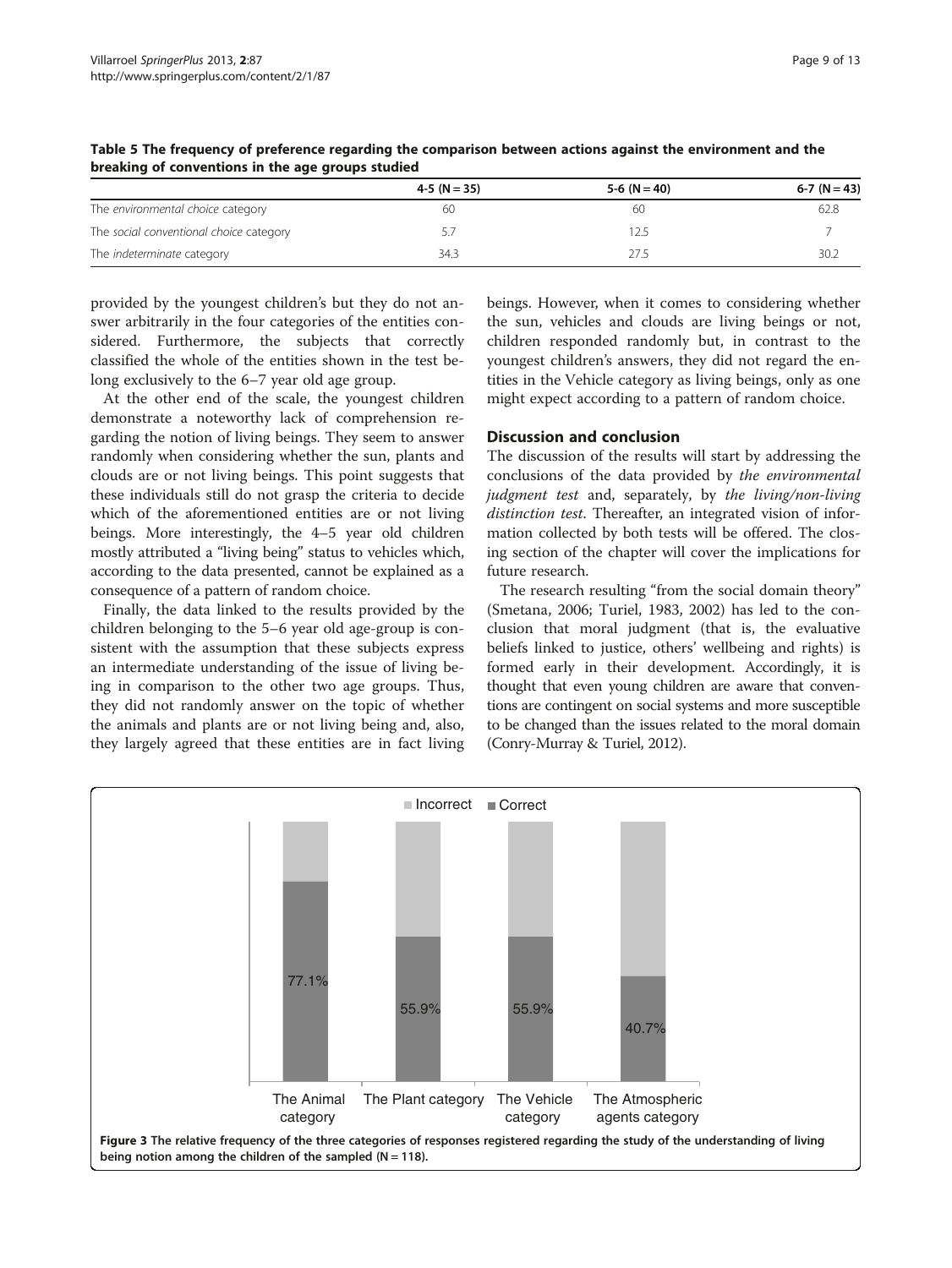|                                 | Age groups     |                  |                |
|---------------------------------|----------------|------------------|----------------|
|                                 | $4-5$ (N = 35) | 5-6 ( $N = 40$ ) | $6-7$ (N = 43) |
| The Animal category             | $51.4*$        | $75*$            | $100*$         |
| The Plant category              | 34.3           | $50*$            | $79.1*$        |
| The Vehicle category            | $42.9*$        | 37.5             | $86*$          |
| The Atmospheric agents category | 37.1           | 22.5             | $60.5*$        |

<span id="page-9-0"></span>Table 6 The relative frequencies (%) of the correct classifications in the living/non-living distinction test related to age groups

\* Significant differences with respect to a random choice.

These findings are in line with the data set forth in this research project. Thereby, the children of the sample did not choose randomly when comparing moral transgressions to the breaking of social conventions and, more interestingly, the majority of them judged the former rather than the latter more severely. This evidence is coherent with the assumption that before finishing their preschool time, a significant number of children are conscious of the fact that transgressions that affect others' welfare or rights are more significant than conventions and social rules. A striking finding that is in keeping with this statement is the fact that age has no influence on this abovementioned tendency. Other authors have also reported the similarities appearing in moral judgments expressed by individuals from different age groups (Pellizzoni et al. [2010\)](#page-11-0).

Much of this consideration is equally valid in the case of the choice that the children of the sample had to carry out to decide the most negative option between the environmental harmful conduct and the violation of social rules. Once again, the results obtained indicate that the children did not judge by chance and the majority of them pointed out that the behaviour that may cause damage to plants is more serious than the breaking of social conventions. In addition, no differences have been found among individuals belonging to different age groups. These trends are consistent with Hussar and Horvath ([2011](#page-11-0)), to the extent that these authors also confirm that young children consider environmentally harmful behaviour more serious than socialconventional transgressions. Likewise, the presented data agrees with those investigations which claim that even young children consider that the environment deserves a singular moral status when it comes to evaluating the actions that human beings carry out in the natural world (Ergazaki & Andriotou, [2010](#page-11-0); Severson & Kahn, [2010](#page-12-0); Schmidt, [2011](#page-12-0)).

Moving on to the results concerning the living/nonliving distinction test, it is worth noting that overall the children of the sample studied showed a significant lack of understanding of the differentiation between living beings and non-living entities. In this respect, none of the children at preschool levels (that is, those who are in the 4–5 and 5–6 age groups) and furthermore, over half of the oldest children were not able to correctly classify the four types of entities related to this study. These figures are in accordance with previous research that has made the young children's difficulties to acquire a foundational understanding of the distinction between living beings and inanimate entities apparent (Carey, [1985](#page-11-0); Hatano et al. [1993;](#page-11-0) Piaget, [1929](#page-11-0); Slaughter et al. [1999\)](#page-11-0).

Moreover, it is also noteworthy that the youngest children stand out among the other age groups in the sample because of their significant tendency to regard vehicles as living beings. In addition, it is also interesting to note that as a general rule, the younger the subjects of the sample are, the more frequent the trend is not to consider plants as living entities. Once again these findings are in line with previous research which indicates that young children tend to attribute animacy to a wide set of entities that includes moving objects (the sun and clouds) and, additionally, they tend to be reluctant to judge plants to be alive (Anggoro et al. [2005;](#page-11-0) Gatt et al. [2007](#page-11-0); Leddon et al., [2009, 2011;](#page-11-0) Opfer & Siegler, [2004](#page-11-0); Solomon & Zaitchik, [2012\)](#page-12-0).

Taken as a whole, the data concerning the rate of successful classifications in each age group, it seems that age is a crucial factor in the comprehension of the animate/inanimate distinction. Accordingly, the older children of the sample demonstrated the best understanding of the concept of living beings. This is reflected in the fact that 6–7 year old individuals not only attribute the status of living being to animals and plants more often but, also, they more frequently classify entities such as vehicles, machinery, clouds and, also, the sun as inanimate. This conclusion is consistent with the claim raised by some scholar in the sense that the concept of animacy is developed progressively during childhood (Yorek et al. [2009](#page-12-0)). According to the data gathered in this research project, this process will probably involve both the progressive correct allocation of the notion of animacy to animals and plants and, also, the reconceptualization of the previous understanding of what a living being is in order to remove some inert entities from this category, initially considered alive.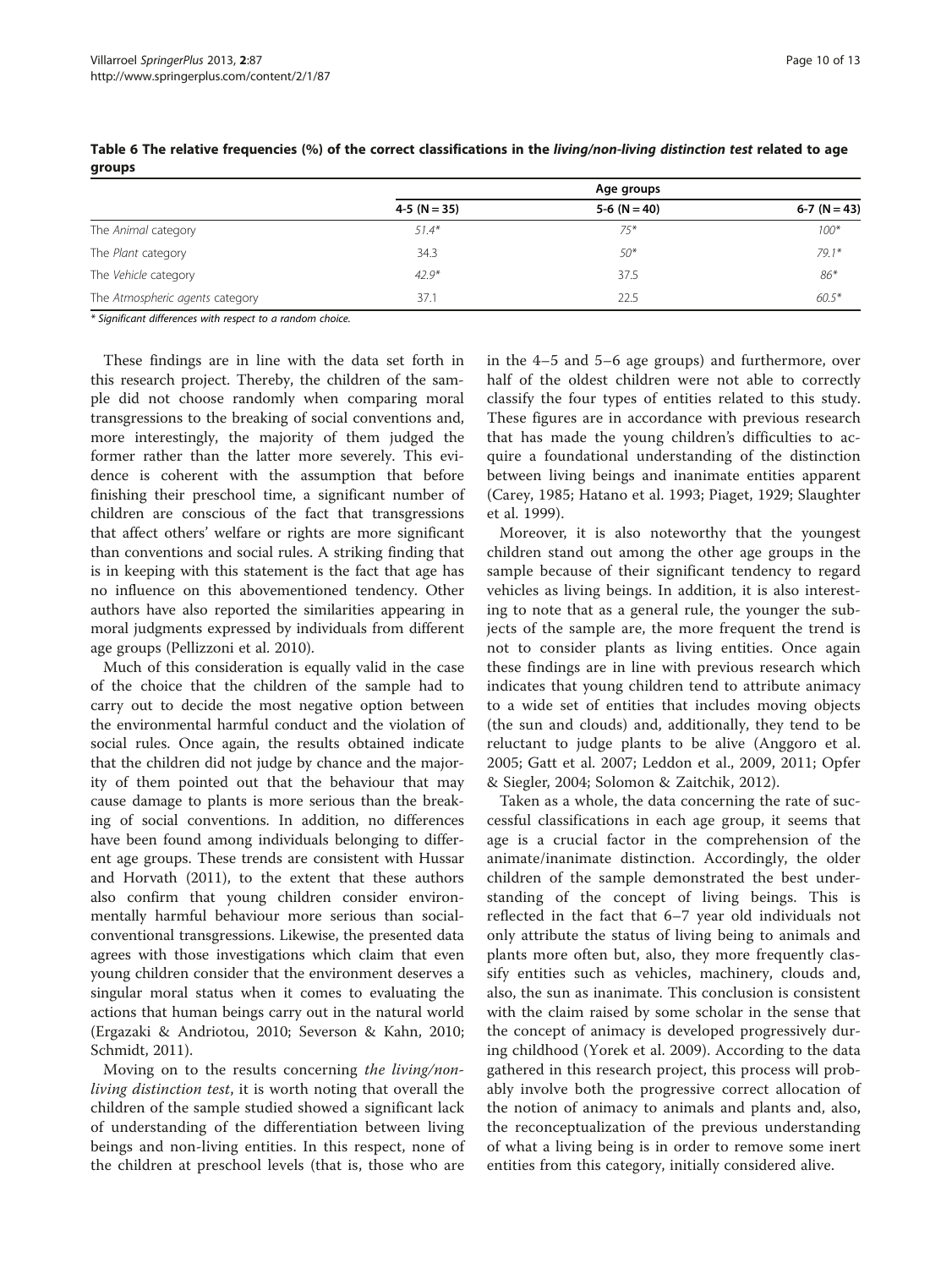In a significant study concerning the analysis of the young children's ecological reasoning, Ergazaki and Andriotou ([2010\)](#page-11-0) account for the fact that children as young as 4–5 years of age can reflect on human interventions within a forest ecosystem on the basis of the intrinsic respect that flora deserves due to being living entities. More interestingly, the authors point out that this kind of judgment indicates necessary essential knowledge concerning the "living-non living" distinction in early childhood.

In connection with this idea, the data obtained in the present research by the living/non-living distinction test in conjunction with that provided by the environmental judgment test indicates a significant but also, paradoxical conclusion: age is associated with the understanding of the notion of living beings; however, it is not related to either environmental or moral judgment. In other words, a broad number of the subjects in the sample (over half of them) demonstrate a clear awareness that actions against nonhuman living beings are more serious than social-conventional transgressions but, simultaneously, only a minority of the children, belonging specifically to the oldest age group, show a suitable understanding of what a living being is.

This observation becomes more paradoxical as one considers the data provided by the analysis of the youngest children' responses. In this respect, the 4–5 year old children show the most significant lack of understanding of what a living being is. This conclusion comes mainly from the quantitative data previously presented but it may be also interesting to point out that the researcher observed, when interviewing the children, that the youngest subjects felt confused and puzzled when attempting to answer the living/non-living distinction test. Despite this fact, the data also indicates that there is no difference among the three age groups concerning the belief that damaging a flower or a tree is more objectionable behaviour than nose picking or regrettable table manners.

Consequently, this study indicates that the establishment of the normative criteria that lead young children in the sample to judge environmentally harmful actions more severely than the breaking of social rules is developed prior to the full understanding of the concept of living beings. Moreover, the data reveals that, to some extent, both domains of knowledge (the normative thinking and the biological understanding) are, at least initially, unrelated.

This thought-provoking conclusion leaves open the question concerning how young children may develop the environment judgment linked to nonhuman living beings before they achieve a full understanding regarding what a living being is.

In this regard a significant explanatory framework may come from the consideration of the role that emotions,

sympathy and intuition seem to play in the foundation of normative judgment (Mason, [2011\)](#page-11-0). From this standpoint, also known as the *intuitionism* paradigm (Goodenough & Prehn, [2004\)](#page-11-0), it is believed that unconscious emotional processing is responsible for the majority of the usual moral judgments and that "most of the action in moral judgment is in the automatic, affectively laden intuitions, not in conscious verbal reasoning theory" (Haidt, [2008](#page-11-0), p.70). Therefore, the conscious and verbally expressed evaluations on actions will play a minor role when it comes to examining an individual's normative judgment and it is thought that right versus wrong evaluative feelings regarding acts or characters happen "without any conscious awareness of having gone through steps of search, weighing evidence, or inferring a conclusion" (Haidt & Bjorklund, [2008](#page-11-0), p. 188).

Thus, despite the reflection raised in Ergazaki and Andriotou ([2010](#page-11-0)) that young children's environmental reasoning seems to indicate a rudimental understanding of the concept of living beings and, also, despite the Hussar and Horvath [\(2011\)](#page-11-0) on the issue of the existence of a differentiated normative domain for environmental judgment in the case of young children; the fact is that, according to the data provided by the present research and in light of the aforementioned intuitionism paradigm, it seems more acceptable to consider that young children might produce their environmental judgment independently of any rational justifications keeping them separately from their conceptual skills linked to the biological domain.

Therefore, the choice that young children express when having to decide the most negative alternative between environmentally harmful behaviour and the socio-conventional rule breaking is immediate and spontaneous, somewhat similar to an aesthetic evaluation. Moreover, this choice will be based on previously well established emotions, sympathy and intuition towards others, including nonhuman living beings.

Looking ahead, the aforementioned conclusions suggest examining the cultural usages linked to biological information during childhood as a way to look into the social practices that lead to the adoption of the feelings and emotions that eventually paves the way for young children to develop early environmental judgment, even before being aware of what the concept of living being represents (Rigney & Callanan, [2011](#page-11-0)). In this respect, it has been pointed out that living being related topics are not only a very common matter in books for young children but also this theme is overrepresented in comparison to other science subjects such as, physical and earth science (Sackes et al. [2009;](#page-11-0) Saracho & Spodek [2010](#page-11-0)). Moreover, it is worth noting that by the age of 4 children can acquire accurate information of the biological world from picture-books and they are also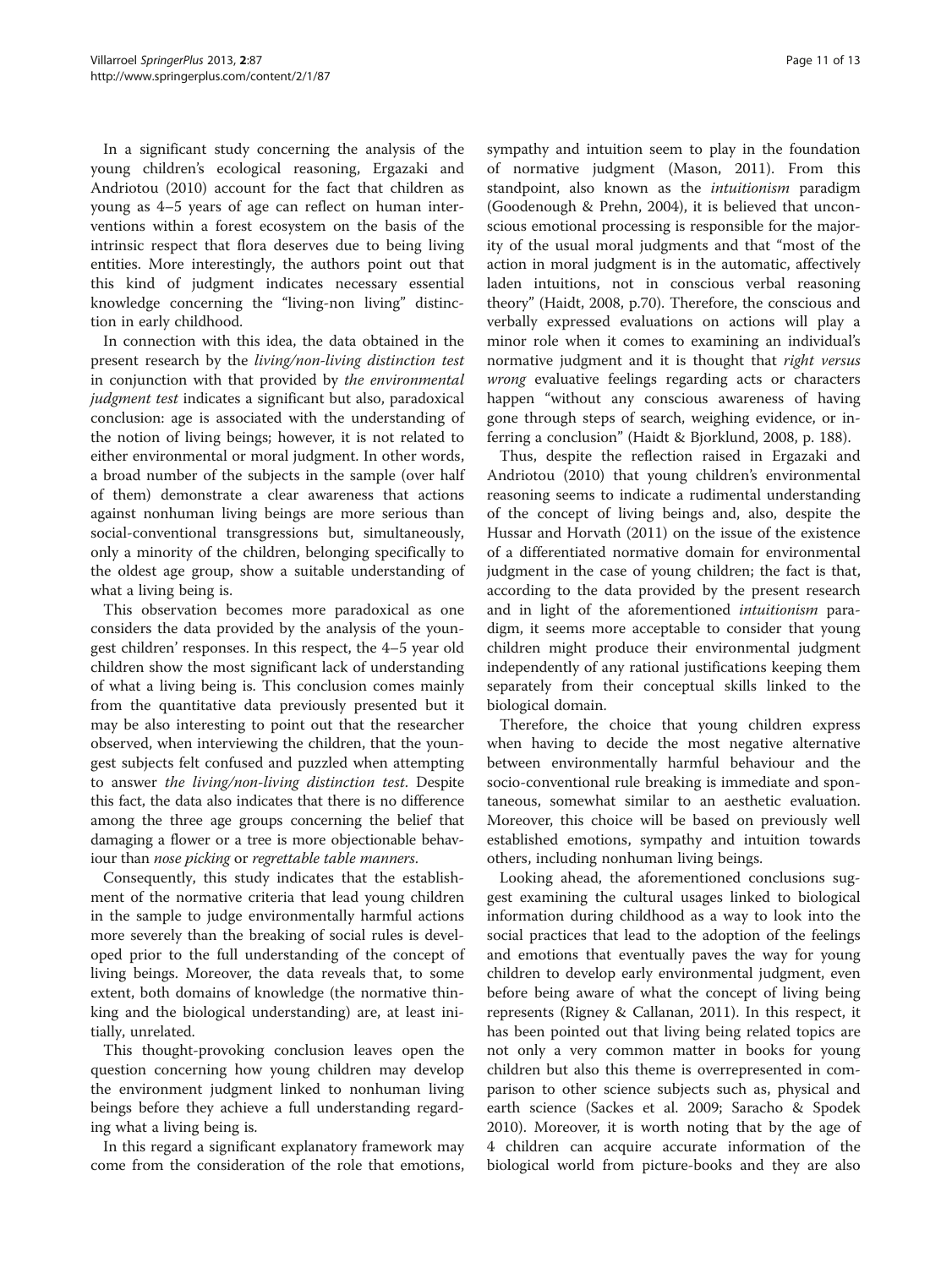#### <span id="page-11-0"></span>capable of using this information to explain real situations concerning living beings (Ganea et al. 2011).

#### Competing interests

The author declares that he has no competing interests.

#### Acknowledgements

The author would particularly like to thank the following educational centres for their collaboration: Urdulizko Ikastetxea, from Urduliz, Zipiriñe Eskola, from Sopelana; Plentziako Ikastetxea, from Plentzia.

The author is also grateful to Malcolm A. Cook for his advice and language supervision of the article.

#### Received: 23 January 2013 Accepted: 27 February 2013 Published: 7 March 2013

#### References

- Aliki (1990) Manners. Greenwillow Books, New York
- Anggoro FK, Waxman SR, Medin DL (2005) The effects of naming practices on children's understanding of living things. In: Bara B, Barsalou L, Bucciarelli M (eds) Proceedings of the twenty-seventh annual meeting of the cognitive science society. Lawrence Erlbaum Associates, Mahwah, NJ, pp 139–144

Arora L, Agarwal S (2011) Knowledge, attitude and practices regarding waste management in selected hostel students of university of Rajasthan, Jaipur. Int J Chem Environ Pharm Res 2(1):40–43

- Beck JM (2006) Geopolitical imaginations of the Basque homeland. Geopolitics 11(3):507–528
- Caravita S, Falchetti E (2005) Are bones alive? J Biol Educ 39(4):163–170
- Carey S (1985) Conceptual change in childhood. MIT Press, Cambridge, MA

Cenoz J (1998) Multilingual education in the Basque country. In: Cenoz J, Genesse F (eds) Beyond bilingualism: multilingualism and multilingual education, vol 8. Multilingual Maters Ltd, Clevedon, pp 175–191

Conry-Murray C, Turiel E (2012) Jimmy's Baby doll and Jenny's truck: young Children's reasoning about gender norms. Child Development 83(1):146–158

- Davis J (2009) Revealing the research 'hole' of early childhood education for sustainability: a preliminary survey of the literature. Environ Educ Res 15(2):227–241
- Davis JM (2010) Young children and the environment: early learning for sustainability. Cambridge University Press, Melbourne
- El-Hani CN (2008) Theory-based approaches to the concept of life. J Biol Educ 42(4):147–149

Ergazaki M, Andriotou E (2010) From "forest fires" and "hunting" to disturbing "habitats" and "food chains": Do young children come up with any ecological interpretations of human interventions within a forest? Res Sci Educ 40:187–201

Ganea PA, DeLoache JS, Ma L (2011) Young Children's learning and transfer of biological information from picture books to real animals. Child Development 82(5):1421–1433

Gatt S, Tunnicliffe SD, Borg K, Lautier K (2007) Children's Ideas about plants. J Biol Educ 41(3):117–122

Gomboli M (1997) Ecoeducación. Bruño, Madrid

Goodenough OR, Prehn K (2004) A neuroscientific approach to normative judgment in law and justice. PhilosTrans R Soc Biol Sci 359:1709–1726

González LM, Meinardi EN (2011) The role of teleological thinking in learning the Darwinian model of evolution. Evol: Education and Outreach 4:145–152 Haidt J (2008) Morality. Perspect Psychol Sci 3:65–72

Haidt J, Bjorklund F (2008) Social intuitionists answer six questions about morality. In: Sinnott-Armstrong W (ed) Moral psychology, vol 2, The cognitive science of morality. MIT Press, Cambridge, MA, pp 181–217

Hatano G, Siegler RS, Richards DD, Inagaki K, Stavy R, Wax N (1993) The development of biological knowledge: a multi-national study. Cogn Dev 8:47–62

He X, Hong T, Tiefenbacher J (2011) A comparative study of environmental knowledge, attitudes and behaviors among university students in china. Int Res Geographical Environ Educ 20(2):91–104

Hussar KM, Horvath JC (2011) Do children play fair with mother nature? understanding children's judgments of environmentally harmful actions. J Environ Psychol 31:309–313

Inagaki K, Hatano G (2008) Conceptual change in naive biology. In: Vosniadou S (ed) International handbook of research on conceptual change. Routledge, New York

Karniol R (2011) The color of Children's gender stereotypes. Sex Roles 65:119–132 Keil FC (2010) The feasibility of folk science. Cogn Sci 34(5):826–862

- Kelemen D, Rosset E (2009) The human function compunction: teleological explanation in adults. Cognition 111(1):138–143
- Kelemen D, Callanan MA, Casler K, Pérez-Granados D (2005) Why things happen: teleological explanation in parent–child conversations. Dev Psychol 41(1):251–264
- Kesselring T, Müller U (2011) The concept of egocentrism in the context of Piaget's theory. New Ideas in Psychology 29:327–345

Knight N (2010) The role of victimization in normative judgment and justification: an empirical investigation. Philos Psychol 23(6):797–820

Kohlberg L (1969) Stage and sequence: the cognitive-developmental approach to socialization. In: Goslin DA (ed) Handbook of socialization theory and research. Rand McNally, Chicago

Kohlberg L (1981) The philosophy of moral development. Harper & Row, New York Kopnina H (2011) Kids and cars: environmental attitudes in children. Transport

Policy 18(4):573–578 Kossack A, Bogner F (2012) How does a one-day environmental education programme support individual connectedness with nature? J Biol Educ 48(3):180–187

Leddon EM, Waxman SR, Medin DL (2009) Unmasking "alive": Children's appreciation of a concept linking All living things. J Cogn Dev 9(4):461–473

Leddon EM, Waxman SR, Medin DL (2011) What does it mean to 'live' and 'die'? a crosslinguistic analysis of parent–child conversations in English and Indonesian. Br J Dev Psychol 29(3):375–395

Lee DS, Kang HR (2012) The categorization of "bad animal" and its relation to animal appearances: a study of 6-year-old children's perceptions. J Soc Evol Cultural Psychology 6(1):32–49

Lindeman M, Saher M (2007) Vitalism, purpose and superstition. Br J Psychol 98(1):33–44 Mason K (2011) Moral psychology and moral intuition: a Pox on All your houses.

Australas J Philos 89(3):441–458 Margett TE, Witherington DC (2011) The nature of Preschoolers' concept of living

and artificial objects. Child Development 82(6):2067–2082

Molina M, Van de Walle GA, Condry K, Spelke ES (2004) The animate-inanimate distinction in infancy: Developing sensitivity to constraints on human actions. J Cogn Dev 5(4):399–426

Murphy GL (1993) Theories and concept formation. In: Mechelen IV, Hampton J, Michalski R, Theuns P (eds) Categories and concepts: theoretical views and inductive data analysis. Academic Press, New York

Mutisya SM, Barker M (2011) Pupils' Environmental awareness and knowledge: a springboard for action in primary schools in Kenya's rift valley. Sci Educ Int 22(1):55–71

Opfer JE, Siegler RS (2004) Revisiting preschoolers' living things concept: A microgenetic analysis of conceptual change in basic biology. Cogn Psychol 49:301–332

Osborne R, Freyberg P (1985) Learning in Science. The implications of children's science. Heinemann Education, Auckland

Onura A, Sahina E, Ceren Tekkaya C (2011) An investigation on value orientations, attitudes and concern towards the environment: the case of Turkish elementary school students. Environ Educ Res 18(2):271–297

Pellizzoni S, Siegal M, Surian L (2010) The contact principle and utilitarian moral judgments in young children. Dev Sci 13(2):265–70

Piaget J (1929) The Child's conception of the world. HarcourtBrace, New York Rigney JC, Callanan MA (2011) Patterns in parent–child conversations about

animals at a marine science center. Cogn Dev 26:155–171

Rioux L (2011) Promoting pro-environmental behaviour: collection of used batteries by secondary school pupils. Environ Educ Res 17(3):353–373

Robelia B, Murphyb T (2011) What do people know about key environmental issues? a review of environmental knowledge surveys. What do people know about key environmental issues? a review of environmental knowledge surveys. Environ Educ Res 1(23):1350–4622

Sackes M, Trundle KC, Flevares LM (2009) Using Children's literature to teach standard-based science concepts in early years. Early Childhood Educ J 36:415–422

Sanefuji W, Wada K, Yamamoto T, Shizawa M, Matsuzaki J, Mohri I, Ozono K, Taniike M (2011) One-month-old infants show visual preference for humanlike feature. Lett Evol Behav Sci 2(1):5–8

Slaughter V, Jaakkola R, Carey S (1999) Constructing a coherent theory: Children's biological understanding of life and death. In: Siegal M, Peterson C (eds) Children's Understanding of biology and health. Cambridge University Press, Cambridge

Saracho ON, Spodek B (2010) Families' Selection of Children's literature books. Early Childhood Educ J 37:401–409